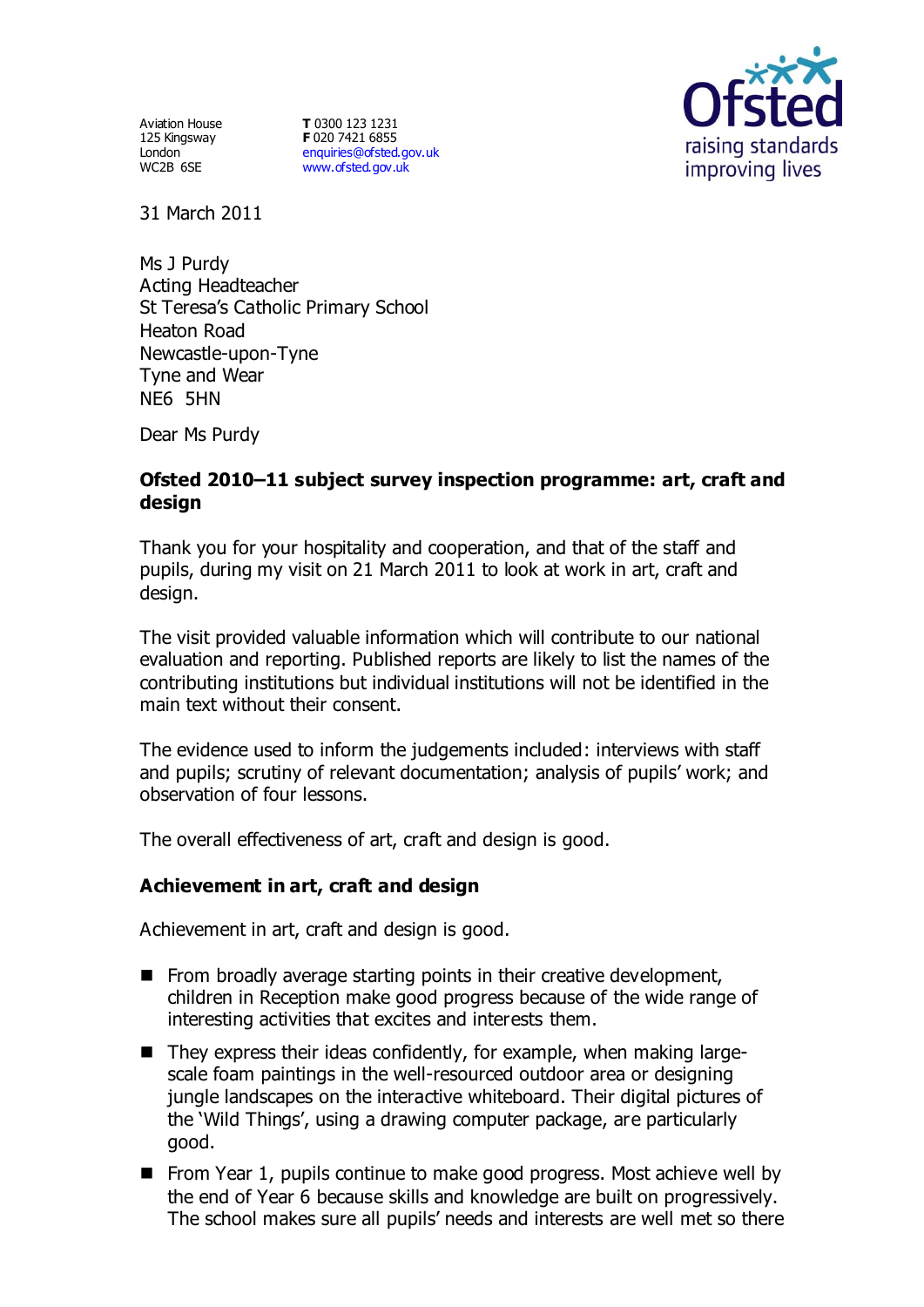is little difference in the achievements of girls and boys. Those who find the subject difficult are well supported through the careful deployment of staff and activities that help them to achieve well from their individual starting points.

- $\blacksquare$  As they move through school, pupils become increasingly adept at using visual elements to communicate meanings, such as emotion, through exploitation of their knowledge of colour and texture in their paintings, printings or drawings.
- **Pupils use the key features of artists' work that they study to develop their** own ideas and responses well; as seen in Year 6 pupils' high-quality black and white photography of the school's forest area, in the style of Ansel Adams, or Year 2 pupils' wire models in the style of Alexander Calder.

# **Quality of teaching of art, craft and design**

The quality of teaching of art, craft and design is good.

- Teachers and pupils are enthusiastic about the subject and all lessons are characterised by very good relationships and pupils' excellent behaviour.
- **Pupils are attentive and keen to experiment and develop their ideas** because of teachers' good subject knowledge and use of demonstration, and the interesting array of resources that teachers use to capture their interest.
- Pupils receive useful support and quidance throughout lessons. As they get older, they become skilful in articulately discussing and evaluating the qualities of their own work and that of their peers.
- Regular formal assessment of pupils' work helps to celebrate achievements and identify what they need to do next. Occasionally, teachers do not use this information well enough in lessons to make sure pupils move on at the fastest pace possible.
- Only Year 6 pupils currently use sketch books so not all pupils have extensive opportunities to experiment, practise and refine skills and fully develop ideas.

# **Quality of the curriculum in art, craft and design**

The quality of the curriculum in art, craft and design is good. The wide variety of first-hand experiences that pupils are afforded is outstanding.

- The curriculum provides a rich range of opportunities for pupils to develop their skills and creative abilities in a range of media and materials in both two and three dimensions.
- $\blacksquare$  The school grounds provide a particularly strong impetus for developing pupils' creativity and skills. For example, the school's forest area provides them with a raft of opportunities to observe and respond to the natural environment; from the development of large-scale constructions to using the resident owl as a stimulus in their drawings, and their craft and design work.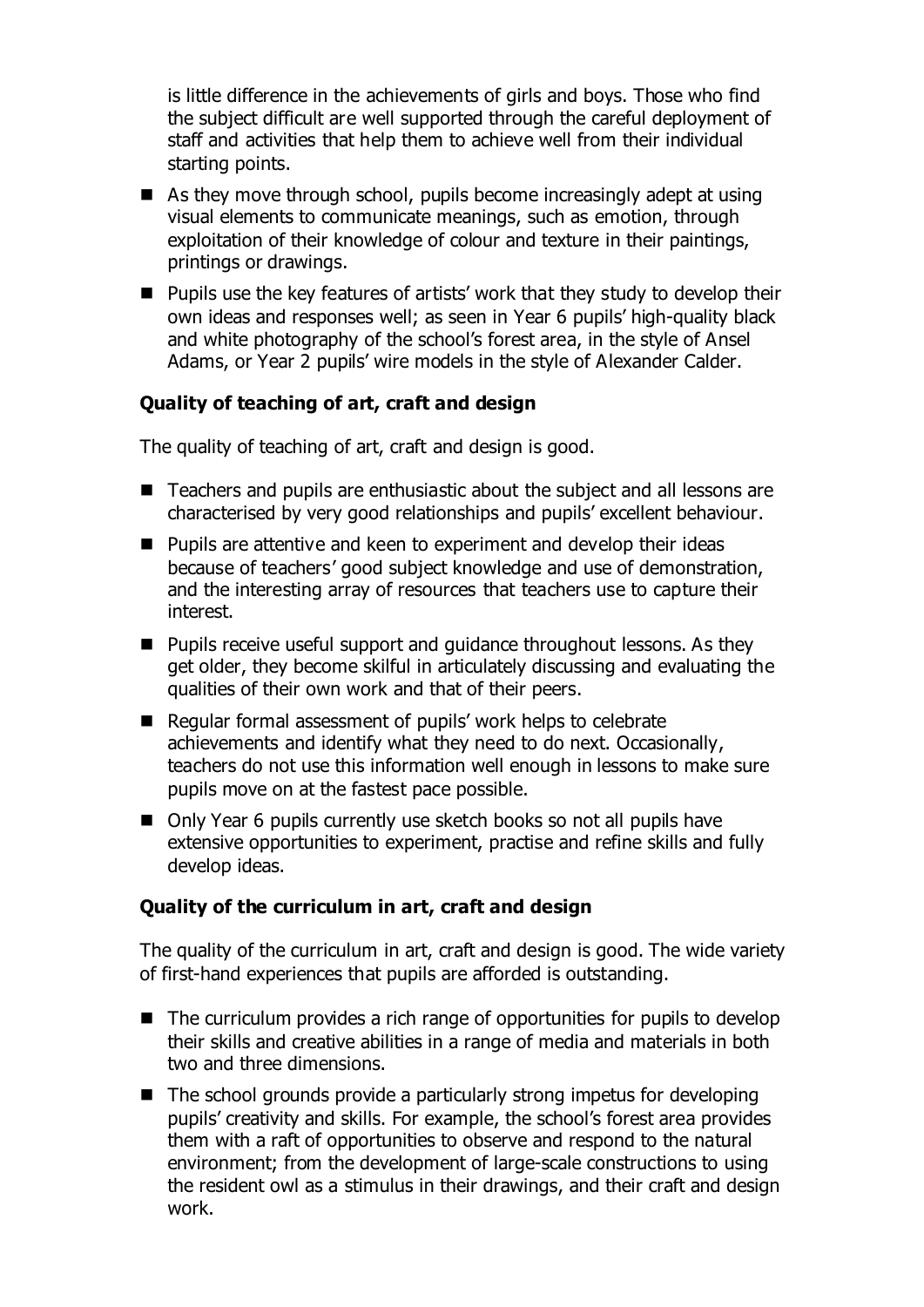- High-quality work with the local 'Creative Partnership' has helped to develop pupils' skills, knowledge and creativity in local traditional craft making and design. In the recent 'Journeys through Time and Space' project, pupils worked with craftworkers and artists to make their own 'proggy' mats, willow-weaving and three-dimensional metal work. They now adorn the school and interesting grounds.
- $\blacksquare$  Pupils say that they enjoy the various opportunities to develop their ideas and sketching skills outdoors and through visits to galleries and museums, such as the Laing Art Gallery and Discovery and Hancock museums. They enjoy photographing or filming their visits to help develop ideas further.

## **Effectiveness of leadership and management of art, craft and design**

The leadership and management of art, craft and design are good.

- Art, craft and design have been purposefully placed at the centre of the curriculum to provide a stimulus in raising achievement in this and other subjects and to develop pupils' confidence and self-esteem.
- The specialist subject coordinator's good skills and knowledge are used well to support other staff and to successfully engender enthusiasm for the subject. Through her provision of training and working alongside teachers when required, teachers have developed their own skills and confidence well.
- The coordinator's monitoring and evaluation of the subject include halftermly reviews with teachers, analysis of assessment data, observations of teaching and scrutiny of planning and pupils' work. Impact is evident in the well-developed curriculum and in pupils' achievements.
- Self-evaluation is accurate and the coordinator has a clear view of the subject's strengths and areas for improvement. For example, she knows that the diverse range of work in art, craft and design portfolios, developed to help teachers assess and moderate pupils' work, would be more valuable if it was also annotated. This weakness is currently being tackled.

#### **Areas for improvement, which we discussed, include:**

- $\blacksquare$  ensuring that the regular assessment of pupils' work always informs teachers' lesson planning and delivery
- $\blacksquare$  extending the use of sketchbooks across the school.

I hope that these observations are useful as you continue to develop art, craft and design in the school.

As I explained previously, a copy of this letter will be published on the Ofsted website. It may be used to inform decisions about any future inspection. Except in the case of academies, a copy of this letter is also being sent to your local authority.

Yours sincerely